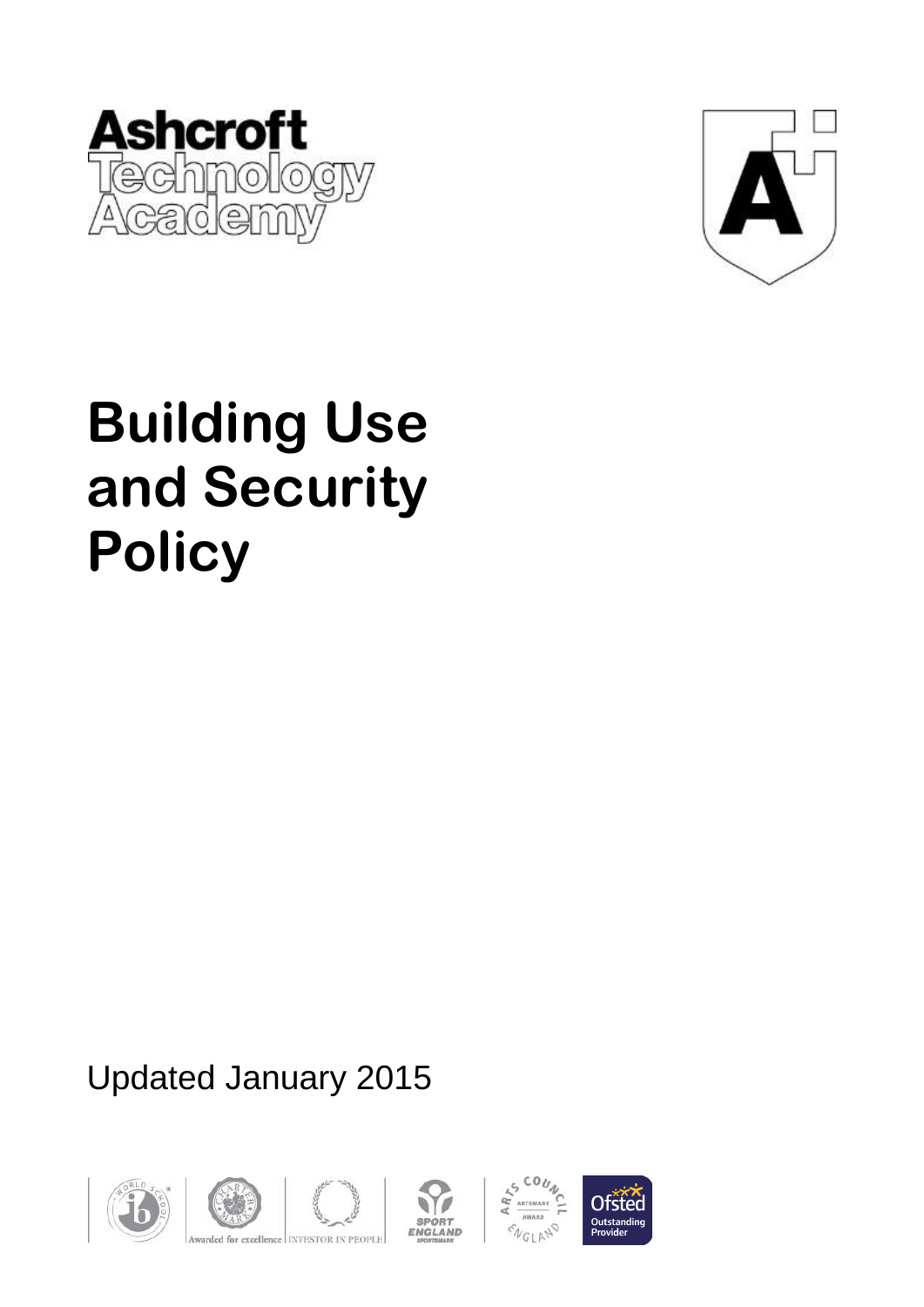# **BUILDING USE AND SECURITY**

This policy is broken down into individual sections but should be read in full when first joining the Academy and used for reference purposes thereafter.

# **VISITORS & CONTRACTORS**

All visitors to Ashcroft Technology Academy (the Academy) will be directed by signs and/or staff to the main reception area, where they will sign in, issued with a 'visitor' badge collected from the reception waiting area by their host or a member of staff on behalf of their host. . Teaching supply staff will also be signed in at reception with the appropriate identity checks undertaken by the person in charge of staff cover prior to being provided with their teaching instructions.

Contractors will have a separate signing in book held in the Building Services office. They will be escorted to the Building Service office for this purpose and will be issued with a contractors pass which should be appropriately displayed whilst on site.

Consequently, any person(s) seen on the Academy premises without an identification badge should be politely challenged; unwanted guests will be escorted off the premises either by the Buildings Services Manager and his assistant staff or appropriate external officers invited onto the premises for that purpose. It should be borne in mind that guests from industrial and public organisations will be visiting the Academy on a regular basis, and they may not understand the Academy systems - hence the emphasis on maintaining politeness in such dealings.

When expecting a visitor, please inform Reception staff and the appropriate Deputy Principal in advance so that appropriate arrangements can be made. (For visits off-site similar arrangements apply.) Visitors must report back to reception on departure to both sign out and return the visitors badge.

# **KEYS**

The locks fitted to doors in the Academy buildings operate in a hierarchical way, avoiding the need for personnel with authorised access across the Academy to carry large bunches of keys. The advantages of this system are evident, but it carries a need for diligence in key care - the loss of one key may lead to an entire building being re-fitted in order to maintain security. It is imperative that particular care of the key(s) issued is taken. Under no circumstances are keys to be handed to students to give them access to rooms, nor should doors be left unlocked. Staff in regular use of specific areas should ensure they have the appropriate keys for access from the Building Services Manager. Staff should not retain keys that they have no regular use of as these will be needed elsewhere across the Academy.

Staff will be issued with a key for a particular room as required; the Buildings Services Manager will oversee operations during the period of use**.** The Building Services Manager and appropriate Line Manager should be informed immediately it becomes known that a key is lost with the individual charged £10 per lost key. Staff must not leave keys out on display on desks/in doors etc for security reasons. All keys must be handed back to the Building Services Manager when a member of staff leaves. This must happen even when replacement staff are appointed and the key(s) will be reissued by the Building Services Manager.

Aside from keys, staff will also be provided with an identity (ID) badge which also acts as an access control card that will gain them access and egress to and from the Academy site as well as into certain areas (the gyms/ICT rooms/staff room etc) without the need for additional keys.

# **SECURITY**

The Academy has a number of resources at its disposal to assist the Academy to operate in a safe and secure manner. Visitors and keys have already been referred to, but the Academy also has the benefit of a comprehensive security system including 95 CCTV cameras (75 internal,16 external), door access control, Passive Infra-red detectors (PIRs) to all ground floor and other rooms accessible from the outside, and a modern fire alarm system.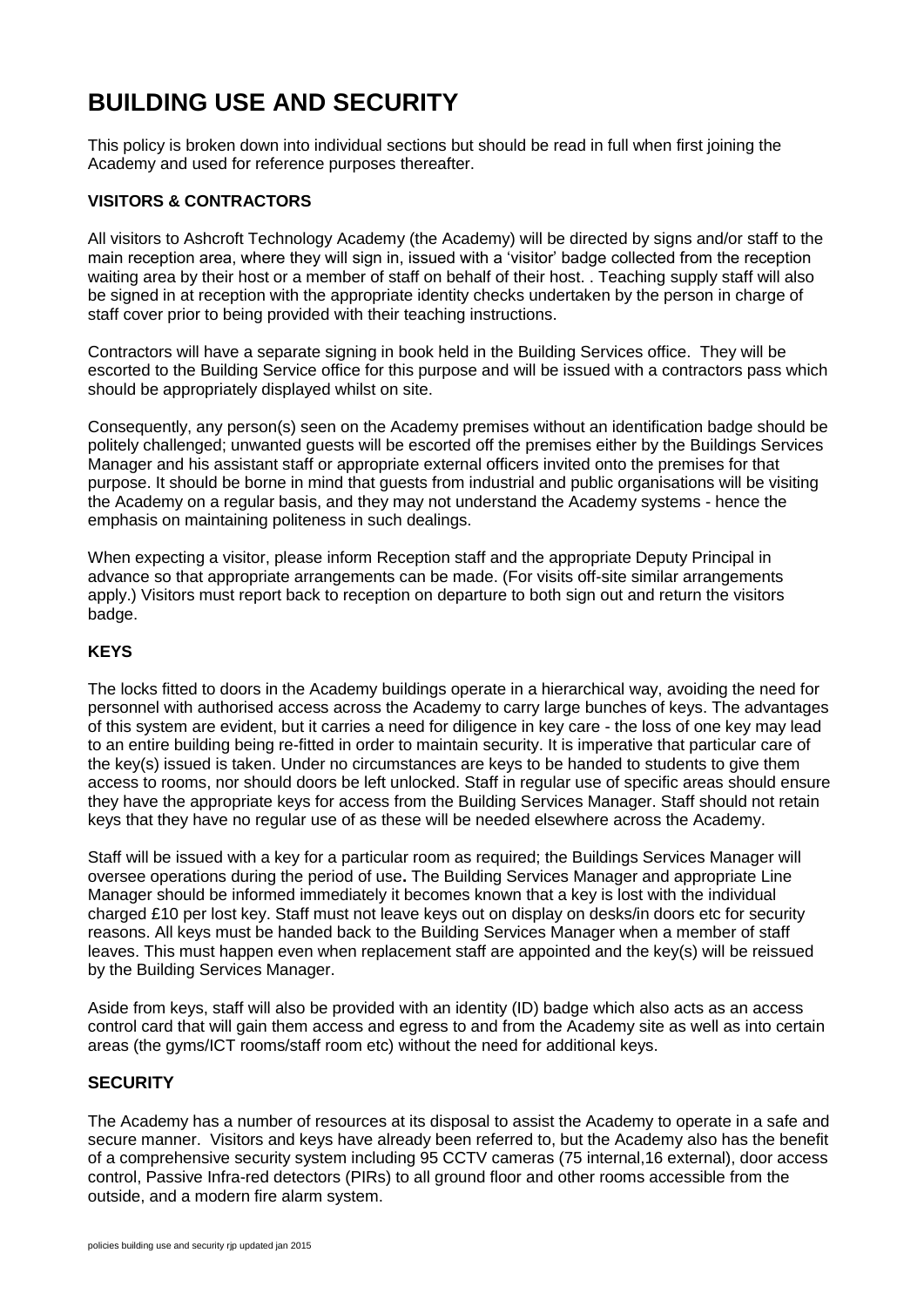All staff are expected to wear their ID badges for identification purposes while sixth form students must have their badge with them at all times, which, along with the need for all visitors, contractors and temporary staff to be similarly identifiable, means that all those on site not in Academy uniform should be readily identifiable as having legitimate authority to be on site. Where such identity is not evident, a polite challenge should be made as to the invdividual's purpose on site.

All these groups have a responsibility to maintain the safety and security of not only themselves and their possessions but also the resources of the Academy as well as the safety of others. It is a reasonable expectation that all staff place as much emphasis on the importance of this as if the Academy were their own home.

Curriculum Managers are ultimately responsible for the safety and security of the resources within their department. This should incorporate an inventory of all equipment within the department with a value of £100 or more and in particular, all portable audio visual equipment. These items (including handsets) should be locked away in the subject office when not in use or secured in place if a larger item.

All televisions and video players should be kept on portable trolleys and secured to these accordingly. The Academy will ensure that the facilities are made available to do this.

In terms of personal possessions, students are encouraged only to bring in what is essential for Academy work with mobile phones and other electronic devices not permitted below sixth form. Staff should either keep their possessions with them at all times or ensure they are locked away in a lockable cabinet within their staff area. Only the staff within this area should be in possession of keys to such cabinets. Staff need to be aware that leaving items of value out and unsupervised can give rise to the temptation of theft. The Academy will ensure that sufficient lockers and keys are made available so that staff may secure items away and that all staff areas have lockable cabinets within them. Should no such facility be available, staff should notify the Building Services Manager who will look to provide appropriate resources.

It is not general practice for staff to take Academy equipment home. Where agreement has been sought for this, a temporary loan of equipment form is required to be signed by the line manager or appropriately authorised individual, so that a full record is maintained.

The Reprographics and Communications Manager will be responsible for the security marking of portable AV equipment for all areas and will maintain a central register. Should any such equipment not be purchased centrally, then the Reprographics and Communications Manager should be advised accordingly. All learning resources (books, CDs, videos) must be ordered and catalogued centrally by the Learning Resources Manager and staff are reminded to adhere to this. Such resources can be kept in curriculum areas in appropriately secure cabinets but must be catalogued centrally. All classroom and office furniture should be ordered through the Building Services Manager.

Separate arrangements exist in PE for security of possessions, and the Network and Systems Manager maintains a full inventory, as well as security marking, of all IT equipment across the Academy. This includes the interactive whiteboards and associated keyboards, projectors and whiteboard pens. Again, portable items must be locked away when not in use.

Finally, staff must use their common sense in their day to day security. Doors to classrooms and offices must be locked when not in use, at all times. Staff must remain vigilant and remove the opportunity for theft to occur.

# **ALARMS**

As explained the Academy has significant security provision with closed circuit television allied to both internal and external camera facilities. In addition to this, the Academy has a controlled access system using security fobs which operate on the external (non fire exit) doors. The system is in place between 18.00 hours and 06.00 hours. There is controlled access facility with a barrier system in place at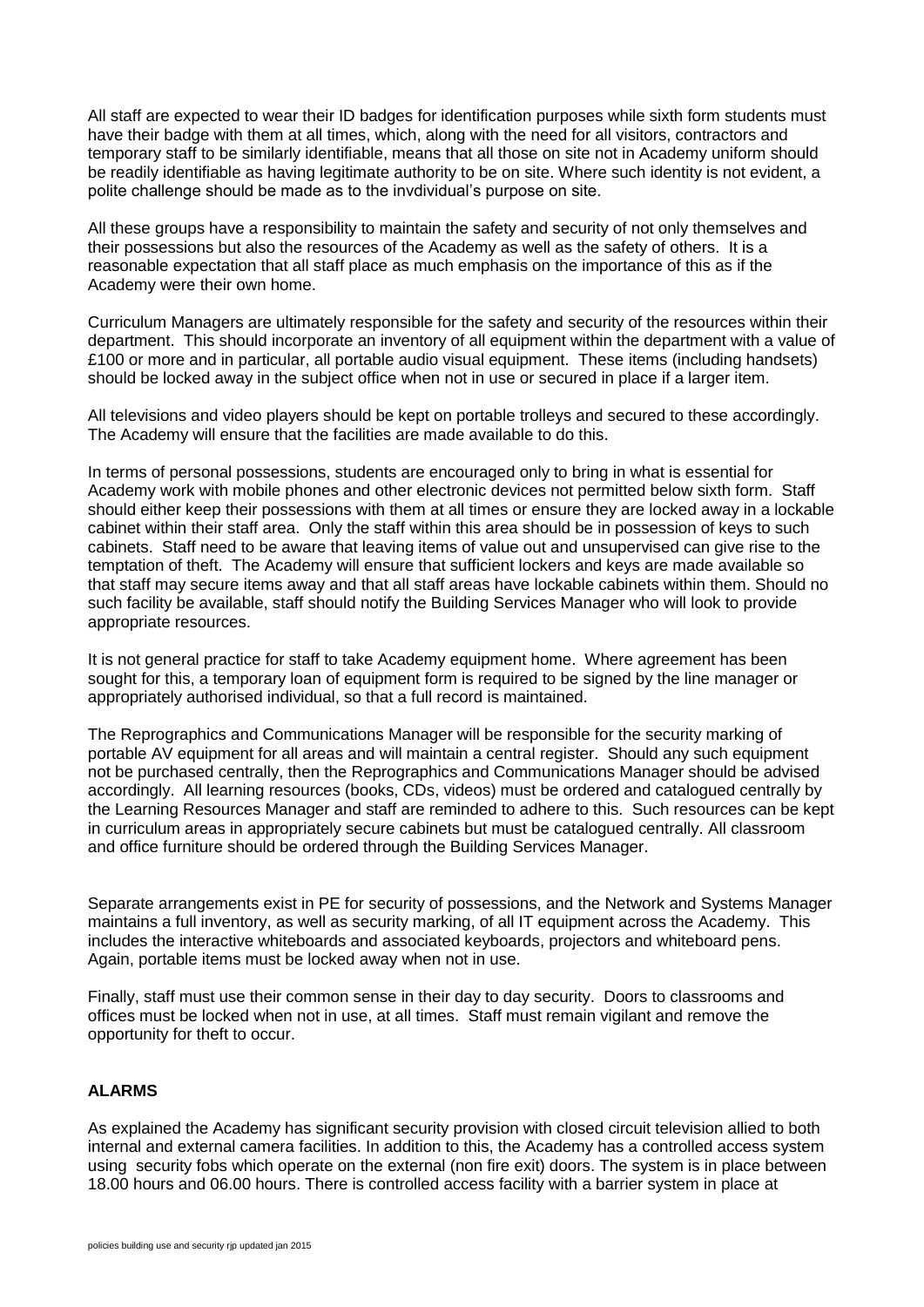reception while access control also exists on a number of internal doors (including the staff room and all ICT rooms). A fire alarm test is generally carried out each Friday afternoon.

It is Academy policy that all staff working within the Academy, vacate the premises by 20.00 hours Monday to Thursday and 18.00 hours on a Friday at all times, unless special circumstances/events prevail and are communicated to building services. During breaks between terms, staff must vacate the premises by 18.00 hours unless the relevant authorisation has been granted. Staff leaving the building when the system is live (ie after 18.00 hours), must activate the white 'press' switch, upon which the lock will be automatically released. Please ensure that the door re-engages when leaving, in order to ensure the system operates. Staff must not press the emergency exit panel. Staff are reminded to keep within the times specified for security purposes and to assist building services complete their locking up arrangements.

As previously stated, all staff are issued with a security card which has multiple uses including being their ID badge and their lunch card. Those new to the Academy should contact building services. The card's security aspect is for external entry to the Academy by means of holding it up to the black panel at the side of the door. A click will be heard and entry can be gained. It is stressed that the restrictions up to 20.00 hours on Monday to Thursday and up to 18.00 hours on Friday will apply, outside of these hours no access can be gained. All main exits are available to use by pushing the exit buttons to the side of the exit doors and a staff security card for the pedestrian gates. Staff should be minded that these will not operate to re-enter after 20.00 hours Monday to Thursday or after 18.00 hours on Fridays.. If a card is lost, this must be reported immediately to building services so that the use may be cancelled and a replacement issued.

# **SIGNING IN/OUT**

To maintain an accurate record of personnel on site, for operational and fire safety reasons (see Fire Procedures section, point 17), all staff should sign out when leaving the Academy premises for any period likely to be beyond 10 minutes and in again on return. Under normal circumstances, teaching staff are expected to remain on site during the Academy day throughout teaching sessions. Should there be exceptional circumstances why a colleague needs to leave the Academy during a session, they may only do so with the agreement of their Line Manager and knowledge of the Exams and Cover Administrator. In all cases they should sign out at Reception. This also forms part of the staff absence policy. Teaching staff will also need to sign in and out during holiday periods.

#### **GENERAL**

Staff are reminded that no access or egress is to be made via the fire exit doors other than for emergencies. Unauthorised use of the fire doors will activate the Academy intruder alarm at any time throughout the day.

Staff are also reminded that other than for official Academy events and approved revision sessions access cannot be gained to the premises at weekends. This has always been Academy policy and staff are asked to abide by this.

As with keys, all passes and other Academy property must be returned to the Academy in the event of a member of staff leaving the Academy's employment.

# **THE STAFF ROOM**

Situated opposite the stairs at the entrance to Zone D the Staff Room is available to *all* staff. It is an important means of establishing a team spirit within the Academy, and provides a central venue for the dissemination of information. From the Staff Briefing each Monday morning, throughout the day at breaks and before leaving it is encouraged for colleagues to make a habit of visiting the Staff Room on a regular basis. Refreshments are served free to staff at morning break each day of the week and staff are also encouraged to eat within the room using the facilities provided to do so. The room boasts comfortable seating, an eating area including a microwave oven and cold water dispenser plus computer provision.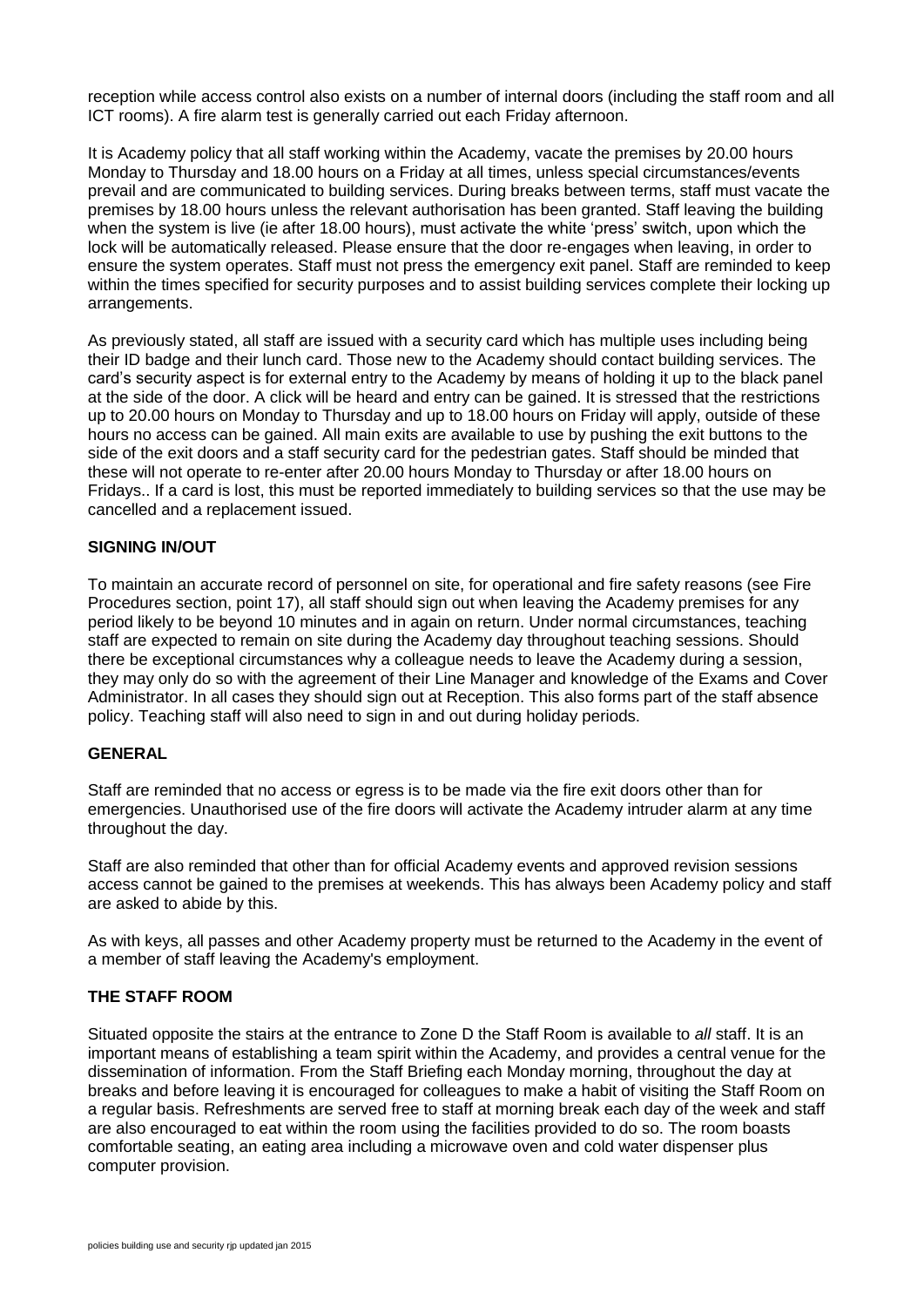Pigeon holes are provided for distribution of mail and messages, some items of which may also be despatched via electronic mail.

As visitors to the Academy may have access to the Staff Room it is vital that it is kept clean and free of the debris which can easily accumulate in such areas.

To allow normal operational use, meetings (other than whole-staff occasions and staff association meetings) should be held elsewhere.

# **THE ACADEMY RESTAURANT**

The restaurant provision at the Academy is an in-house operation. The aim is to provide a high-quality nutritionally balanced menu with an emphasis on healthy eating - with the old favourites as well. The provision has a high take up, reflecting its popularity.

Breakfast is available to students, their parents and staff from 7.45 am, with a choice ranging from cereals and drinks to a full cooked breakfast. A wide choice of meals is available daily including hot main meals, vegetarian dishes, snacks and deserts as well as a wide range of sandwiches, rolls, cakes and fresh fruit. Occasionally theme meals will be available on certain days, from Indian or Italian days to Halloween and Bonfire Night specials.

Staff are encouraged to dine in the restaurant at lunchtimes from between 12.45 and 1.45pm. The price of a complete meal varies depending upon choice but is typically about £2.36. Staff supervision is present during meals, and Duty Staff patrol the restaurant to assist the Midday Supervisors.

The restaurant operates a cashless meal system throughout the day. This has immense benefits in reducing the number of occasions that cash is brought into the Academy. Students and staff are provided with a mealcard (which is also used for library loans), that has their photo and name on the front and a microchip on the back. All cards are encoded with a unique account number by the Restaurant Manager and money is put on to an individuals account by way a revaluator situated in the Restaurant. Both notes (£20 maximum) and coins (£1 minimum) can be used to credit accounts. Cheque payments must be handed to the Restaurant Manager together with the mealcard before 9.30am on any day and the card will be returned by break via reception. Staff and students are encouraged to pay for meals through the Academy's remote payment facility known as sQuid. The Academy encourages electronic or cheque payment for security purposes and adds an additional percentage of 5% onto student cards for those that pay this way. The system allows for the nonidentification of those in receipt of free Academy meals.

All new students and staff joining the Academy will have their photo taken by the Reprographics and Communication Manager upon joining for the purposes outlined above.

# **EVENTS**

If a party of students is visiting the Academy, and/or Academy students will be away for the day, staff organising the event should provide the Restaurant Manager and Vice Principal with names and numbers of students involved, giving at least 48 hours notice (see also section on Visits).

# **CAR PARKING**

The main vehicular entrance to the Academy is the Portinscale Road entrance and should be used for staff/visitor parking as well as deliveries.

Staff wishing to park their vehicles on the premises must provide details to the Deputy Principal responsible for parking, who will issue them with a designated parking space,

Access to the site is via the Portinscale Road entrance gates which are generally open between 6.00 a.m. and 9.00 p.m. on weekdays. There is no access at weekends, other than for exceptional purposes, as outlined earlier. The entrance gates are electronically controlled by vehicle number plate recognition for staff parking.